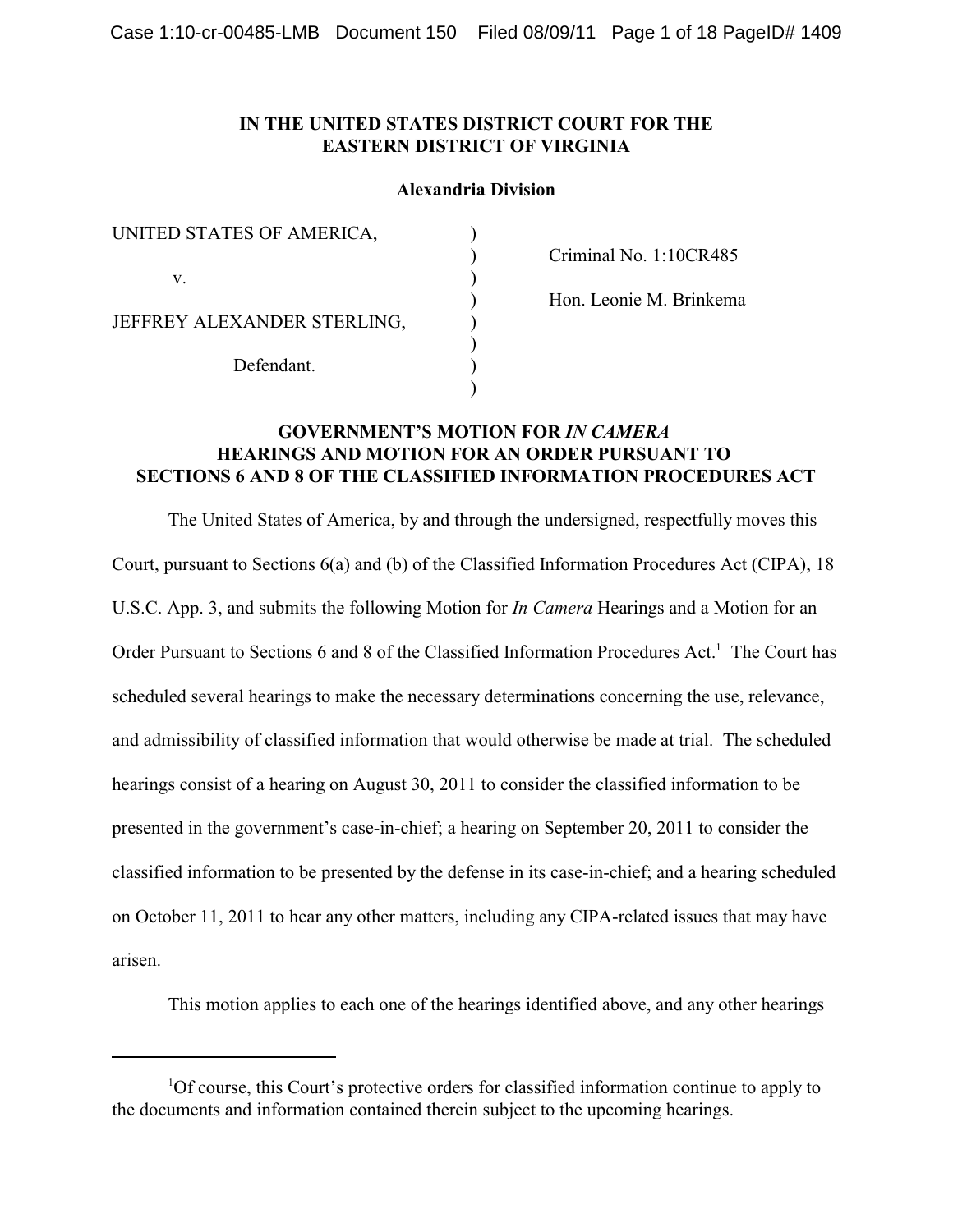that the Court may deem necessary to resolve CIPA-related matters. In support of its motion that the hearings referenced above, or portions thereof, be conducted *in camera*, the Government will file a certification of the Assistant Attorney General for the National Security Division, exercising the authority of the Attorney General for this purpose pursuant to Section 14 of CIPA, prior to the hearing. A proposed order will be attached to that certification for the Court's consideration.

For the Court's consideration and convenience, the government has outlined the applicable law relating to CIPA. As discussed in more detail below, the government has agreed to disclose the classified information that it intends to use in its case-in-chief first so that the defendant's Section 5 notice can be more specific and precise, hopefully leading to a more narrowly tailored hearing on September 20, 2011.

#### **I. Legal Background**

## **A. General Overview**

Sections 5 and 6 of CIPA "'establish | a pretrial procedure for ruling upon the admissibility of classified information." *United States v. Moussaoui*, 591 F.3d 263, 281 (4<sup>th</sup> Cir. 2009)(quoting *United States v. Smith*, 780 F.2d 1102, 1105 (4<sup>th</sup> Cir. 1985)). CIPA is simply a procedural tool that allows a court to address the use, relevance and admissibility of classified information in a criminal case. *See United States v. Rosen*, 557 F.3d 192, 194-95 (4<sup>th</sup> Cir. 2009); *Smith*, 750 F.2d 1215, 1217 (stating CIPA "is merely a procedural tool requiring a pretrial court ruling upon the admissibility of classified information."). *See also United States v. Stewart*, 590 F.3d 93, 130 ( $2<sup>nd</sup>$  Cir. 2009). CIPA's fundamental purpose is to "harmonize a defendant's right to obtain and present exculpatory material [at] trial and the government's right to protect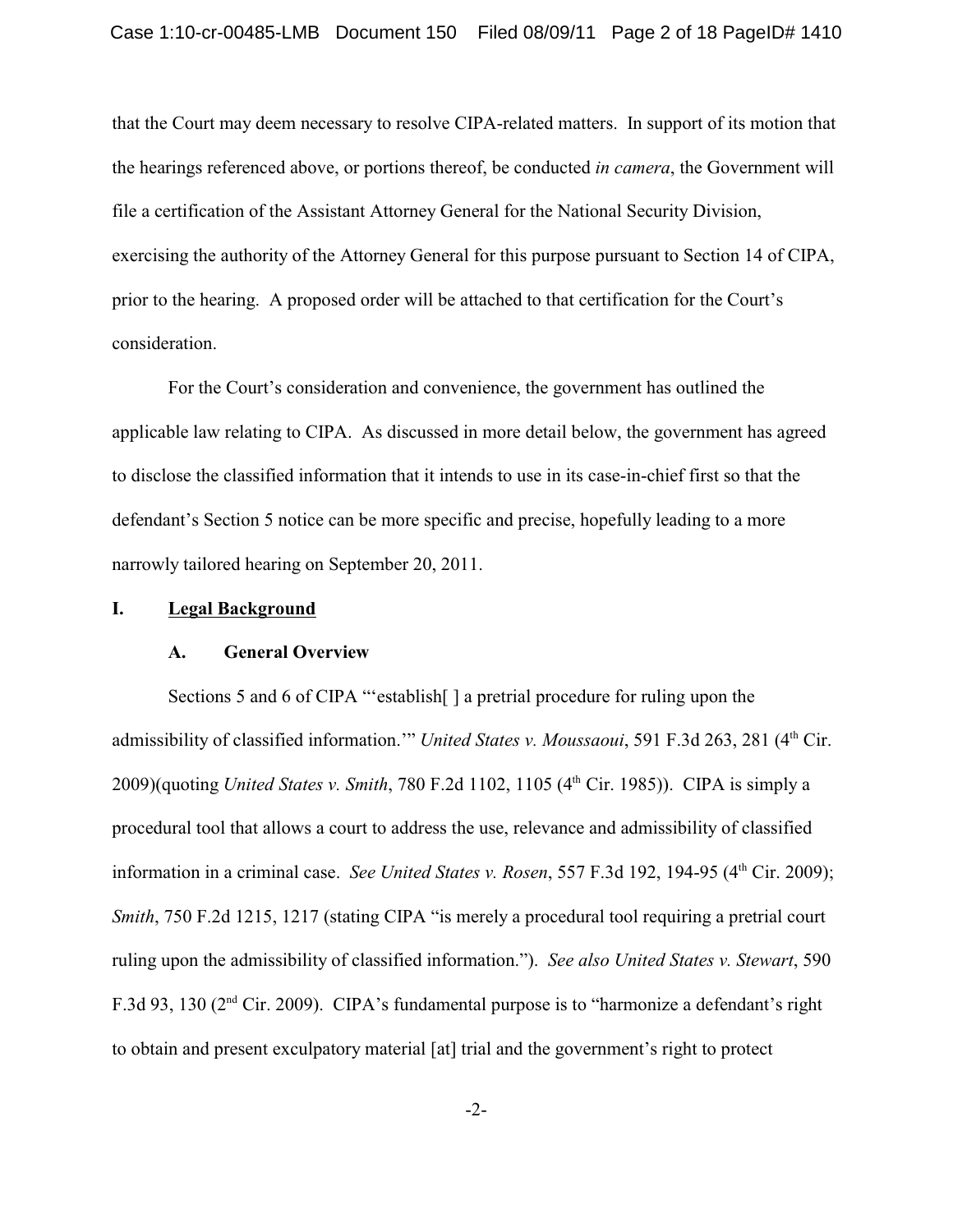classified material in the national interest." *United States v. Pappas*, 94 F.3d 795, 799 (2d Cir. 1996). It "evidence[s] Congress's intent to protect classified information from unnecessary disclosure at any stage of a criminal trial." *United States v. Apperson*, 441 F.3d 1162, 1193 n.8 (10th Cir. 2006).

Section 6(c) expressly grants a district court the authority to modify and restrict relevant evidence in order to accommodate both the legitimate interest of the defendants in defending the case and the important governmental interests in protecting national security. *United States v. Collins*, 603. F.Supp. 301, 304, 306 (S.D. Fla. 1985); *see* S. Rep. 96-823, 1980 USCCAN 4294, 4302 (substitutions are "clearly preferable to disclosing information that would do damage to the national security" so long as a defendant's right to a fair trial is not prejudiced). Section  $6(c)(1)$ allows the district court to order substitutions in lieu of the disclosure of classified information. Ths provision must be read broadly in light of the "particular facts of each case" and because the CIPA procedures vest "district courts with wide latitude to deal with thorny problems of national security in the context of criminal proceedings."" *United States v. Abu-Ali*, 528 F.3d 210, 247 (4<sup>th</sup> Cir. 2007). *See also United States v. North*, 713 F.Supp. 1452, 1453 (D.D.C. 1988) (stating that CIPA's legislative history "shows that Congress expected trial judges to fashion creative solutions in the interests of justice for classified information problems."). A court's determination of the adequacy of a substitution or summary under Section 6(c) is a question of admissibility. *See e.g. United States v. Moussaoui*, 382 F.3d 453, 480 (4<sup>th</sup> Cir. 2004)(stating that a district court's "role in compiling the substitutions . . . is little removed from the judicial task of assessing the admissibility of evidence.").

Because CIPA is a procedural statute, CIPA never altered "the existing law governing the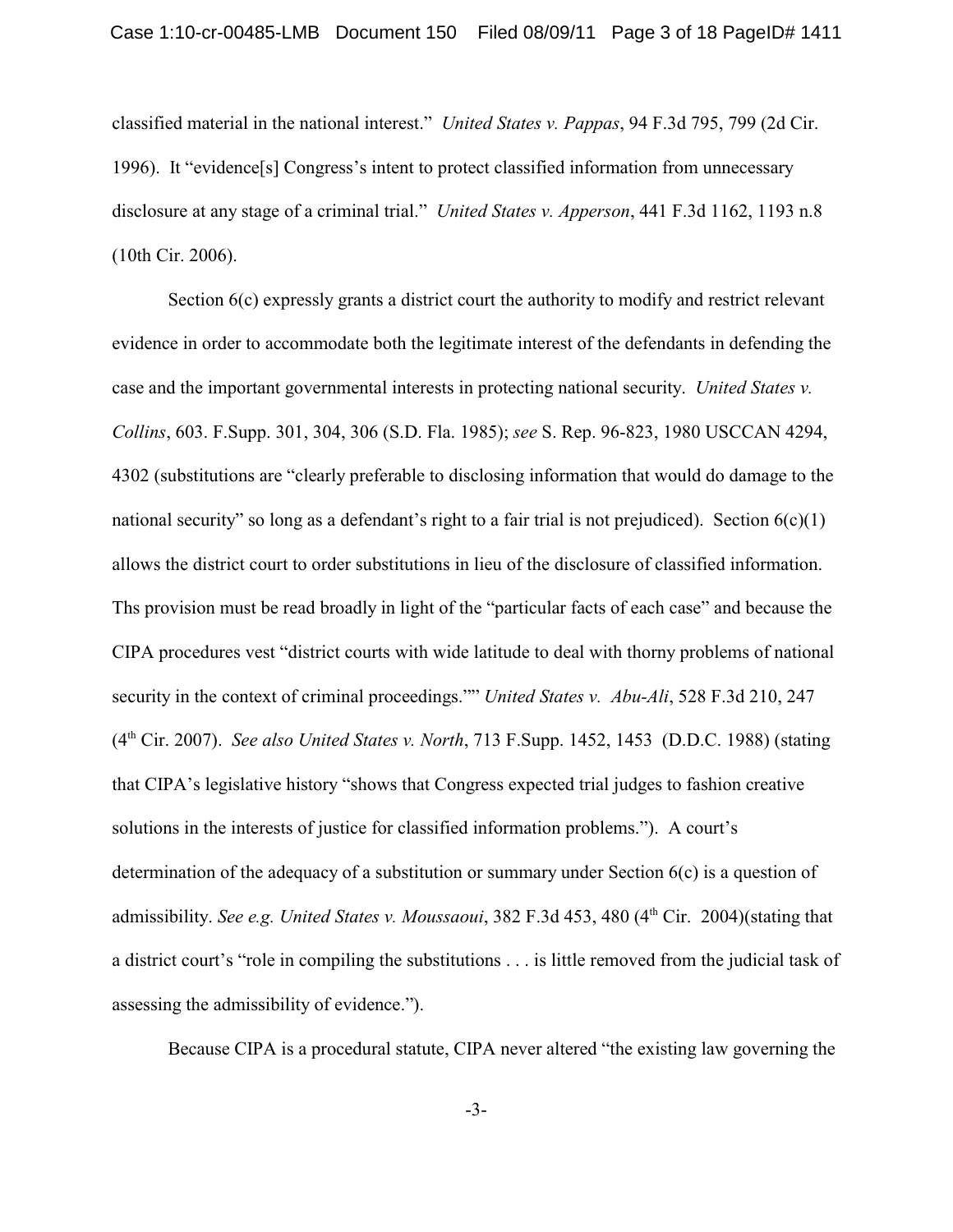admissibility of evidence." *Smith*, 780 F.2d at 1106. The Fourth Circuit as well as other "circuits that have considered the matter agree with the legislative history cited that ordinary rules of evidence determine admissibility under CIPA." *Id.* (citing *United States v. Wilson*, 750 F.2d 7 (2<sup>nd</sup> Cir. 1984); *United States v. Wilson*, 732 F.2d 404 (5<sup>th</sup> Cir. 1984). Accordingly, under CIPA, "in assessing admissibility, [a district] court must consider not just the relevance of the evidence, but also the applicability of any government privilege, such as military or state secrets." *Rosen*, 557 F.3d at 195 (citing *Smith*, 780 F.3d at 1107, 1110). In fact, even under CIPA, a district court must consider those privileges traditionally reserved for non-classified information, such as the attorney-client and marital privileges, if potentially applicable to the question of the admissibility of classified information. *Id*. at 1107 (citing attorney-client privilege, marital, state secrets, and informant's privileges as examples of potentially applicable privileges).

There are three critical pretrial steps in the handling of classified information under Sections 5 and 6 of CIPA. First, the defendant "must notify the government and the court of classified information he expects to use, and the defendant is prohibited from 'disclos[ing] any information known or believed to be classified . . . until the United States has been afforded a reasonable opportunity to seek a determination pursuant to the procedure set forth in section 6 of [CIPA].'" *Moussaoui*, 591 F.3d at 282 (quoting 18 U.S.C. app. 3, § 5).

Second, upon the defendant's notice of intent to introduce classified information and a motion of the government, the court shall hold a hearing pursuant to Section 6(a) "at which the court shall determine the 'use, relevance, or admissibility of classified information that would otherwise be made during the trial or pretrial proceeding.'" *Id*. (quoting *Smith*, 780 F.2d at 1105).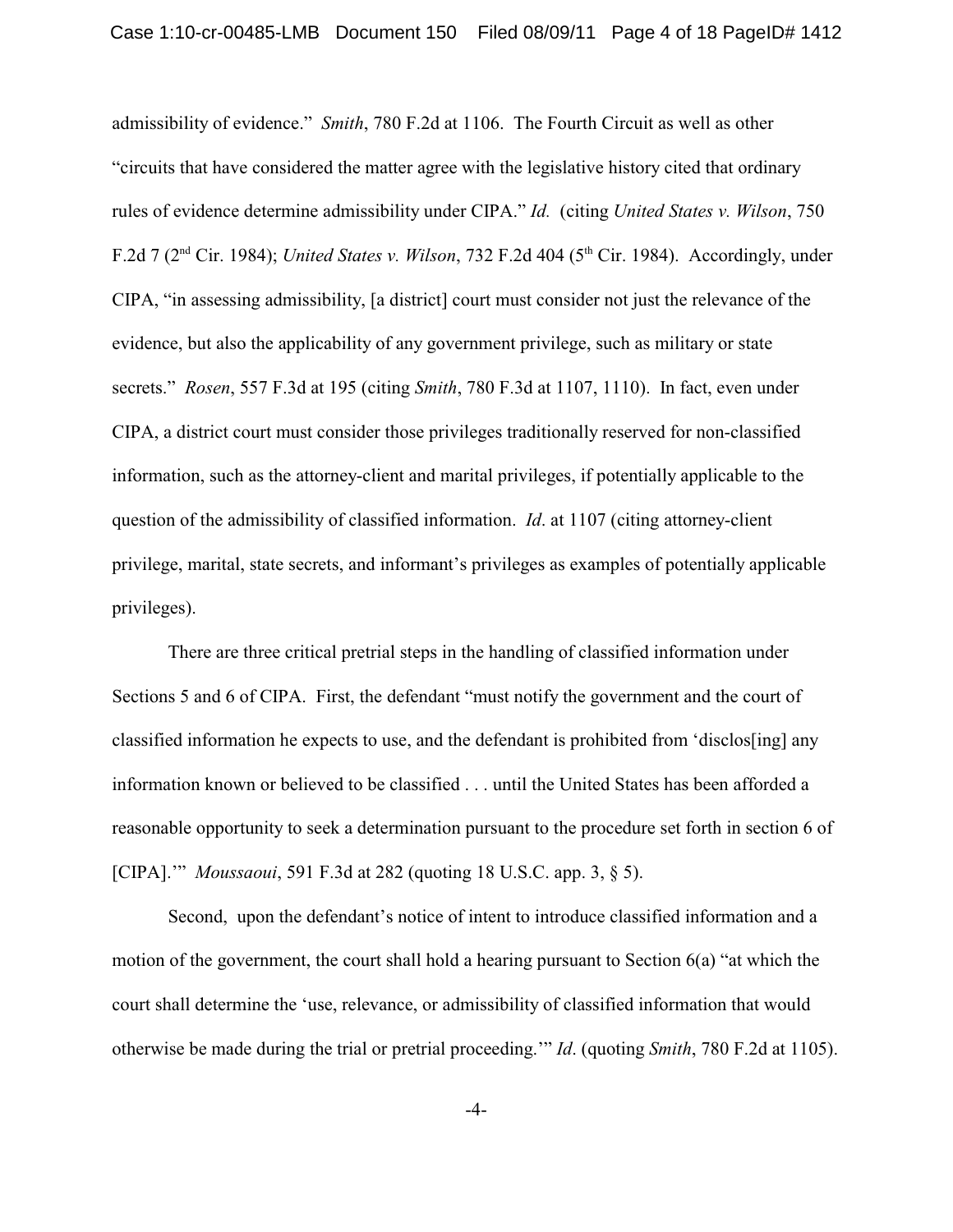Third, following the Section 6(a) hearing and formal findings of admissibility by the Court, the government may move that, rather than disclosure of specific classified information, "the court approve the use of a substitution in the form of 'a statement admitting relevant facts that the specific classified information would tend to prove' or 'a summary of the specific classified information.'" *Moussaoui*, 591 F.3d at 282 (quoting *Smith*, 780 F.2d at 1105). Pursuant to Section 6(c)(1), "[t]he court *shall* grant such a motion of the United States if it finds that the statement or summary will provide the defendant with substantially the same ability to make his defense as would disclosure of the specific classified information." *Moussaoui*, 591 F.3d at 282.

### **B. The Section 5(a) Notice Requirement**

Section 5(a) of CIPA requires a defendant who reasonably expects to disclose or to cause the disclosure of classified information at any trial or pretrial proceeding to provide timely pretrial written notice to the attorney for the government and the Court. *United States v. Hammoud*, 381 F.3d 316, 338 (4<sup>th</sup> Cir. 2004). Section 5 specifically provides that notification shall take place "within the time specified by the court or, where no time is specified, within thirty days prior to trial."

The Section 5(a) notice must be specific because it is the central document in the procedures envisioned under CIPA. Section 5(a)'s requirement that "such notice shall include a brief description of the classified information" does not mean "a vague description." *United States v. Collins*, 720 F.2d 1195, 1199-1200 (11th Cir. 1983). Nor does it matter that "the government can locate specific data about defendant's knowledge of sensitive information in its own records." *Id*. Instead, the "Section 5(a) notice requires that the defendant state, with

-5-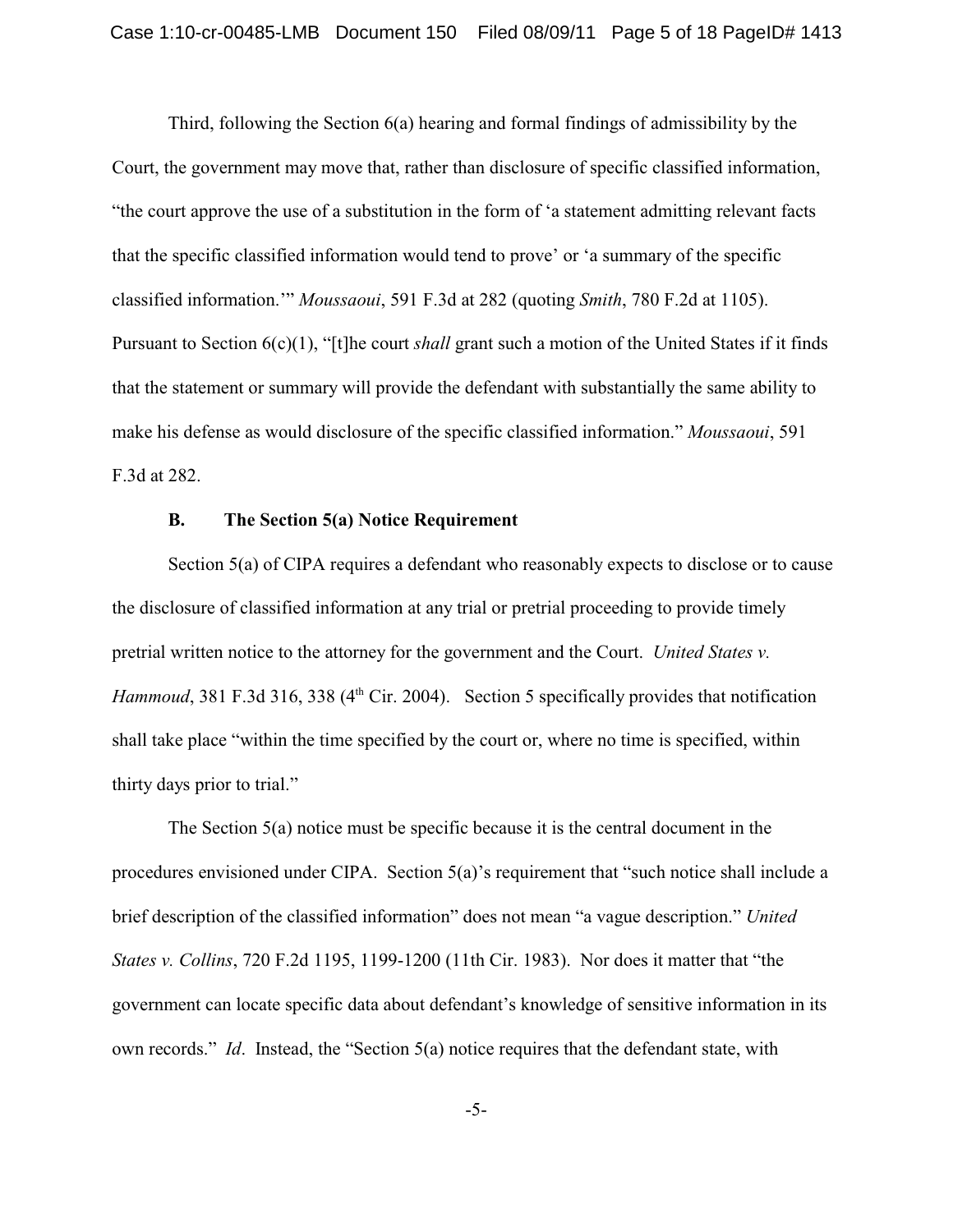particularity, which items of classified information entrusted to him he reasonably expects will be revealed by his defense in this particular case." *Id*. "The court, the government and the defendant should be able to repair to the Section 5(a) notice and determine, reliably, whether the evidence consisting of classified information was contained in it." *Id*. For a court to "countenance a Section 5(a) notice which allows a defendant to cloak his intentions and leave the government subject to surprise" would simply "require the defendant to reduce 'greymail' to writing." *Id*.

The particularization requirement applies both to documentary exhibits and to oral testimony, whether it is anticipated to be brought out on direct or cross-examination. *See id.; United States v. Wilson*, 750 F.2d 7 (2d Cir. 1984). The Section 5(a) notice, however, does not require a defendant to provide argument in support of the relevance of particular noticed documents in the notice itself.

Section 5(b) permits the court to preclude the disclosure of classified information by the defendant if he fails to provide a sufficiently detailed notice far enough in advance of trial to permit implementation of CIPA procedures. *See United States v. Badia*, 827 F.2d 1458, 1465 (11th Cir. 1987). Similarly, if a defendant attempts to disclose classified information at trial that had not been described in his Section 5(a) notice, a court may preclude disclosure of the classified information under Section 5(b). *See Smith*, 780 F.2d at 1105.

### **C. The Section 6(a) Hearing**

Once the defendant files a notice of intent to disclose classified information under Section 5, the government may then petition the court for a hearing under Section 6(a). The purpose of the hearing under Section 6(a) of CIPA is "to make all determinations concerning the use,

-6-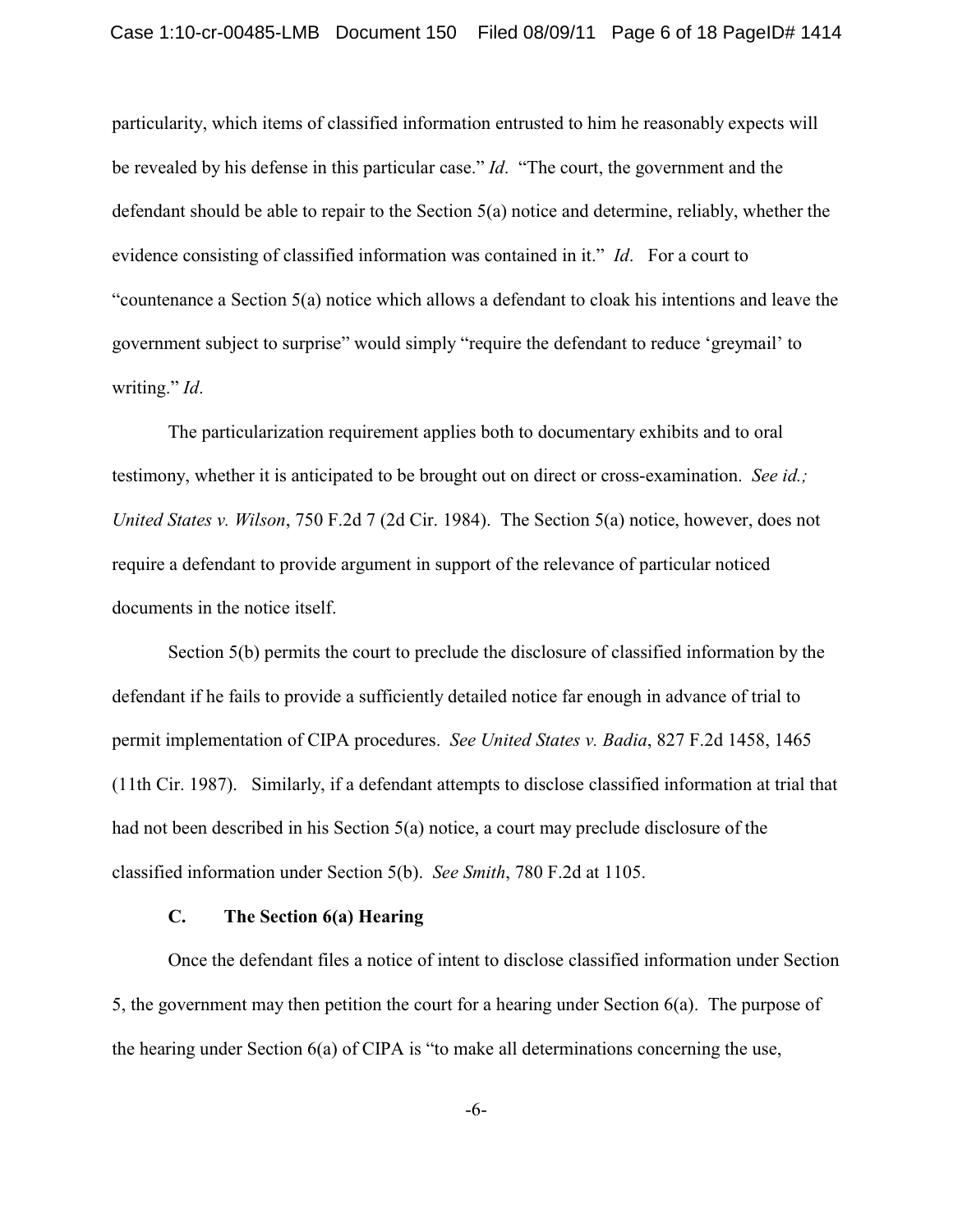relevance, or admissibility of classified information that would otherwise be made during the trial or pretrial proceedings." 18 U.S.C. App. 3, § 6(a). "CIPA does not [] alter the substantive rules of evidence, including the test for relevance: thus, it also permits the district court to exclude irrelevant, cumulative, or corroborative classified evidence." *United States v. Passaro*, 577 F.3d 207, 220 (4<sup>th</sup> Cir. 2009). *See also Smith*, 780 F.2d at 1106.

"When evaluating the governmental privilege in classified information which CIPA serves to protect, [] district courts must ultimately balance 'this public interest in protecting the information against the individual's right to prepare his defense.'" *Abu Ali*, 528 F.3d at 247 (quoting *Smith*, 780 F.2d at 1105). A "`decision on disclosure of such information must depend upon "particular circumstances of each case, taking into consideration the crime charged, the possible defenses, the possible significance of the [evidence], and other relevant factors."'" *Abu Ali*, 528 F.3d at 247 (quoting *Smith*, 780 F.2d at 1107)(quoting *Roviaro v. United States*, 353 U.S. 53, 61 (1957)). However, the classified information privilege "must . . . give way when the information . . . 'is relevant and helpful to the defense of an accused, or is essential to a fair determination of a cause.'" *Rosen*, 557 F.3d at 195 n.4 (quoting *Smith*, 780 F.2d at 1107)). *See Fernandez*, 913 F.2d 148, 154(4<sup>th</sup> Cir. 1990)(stating that "*Smith* requires the admission of classified information" once the defendant has satisfied this standard).

# **D. Rule 403 Balancing**

At the Section 6(a) hearing, the defendant has the burden of establishing that the evidence is relevant and material. *See United States v. Miller*, 874 F.2d 1255, 1276-77 (9th Cir. 1989). "To overcome the governmental privilege, the defendant 'must come forward with something more than speculation as to the usefulness of such disclosure.'" *Abu Ali,* 528 F.3d at 248

-7-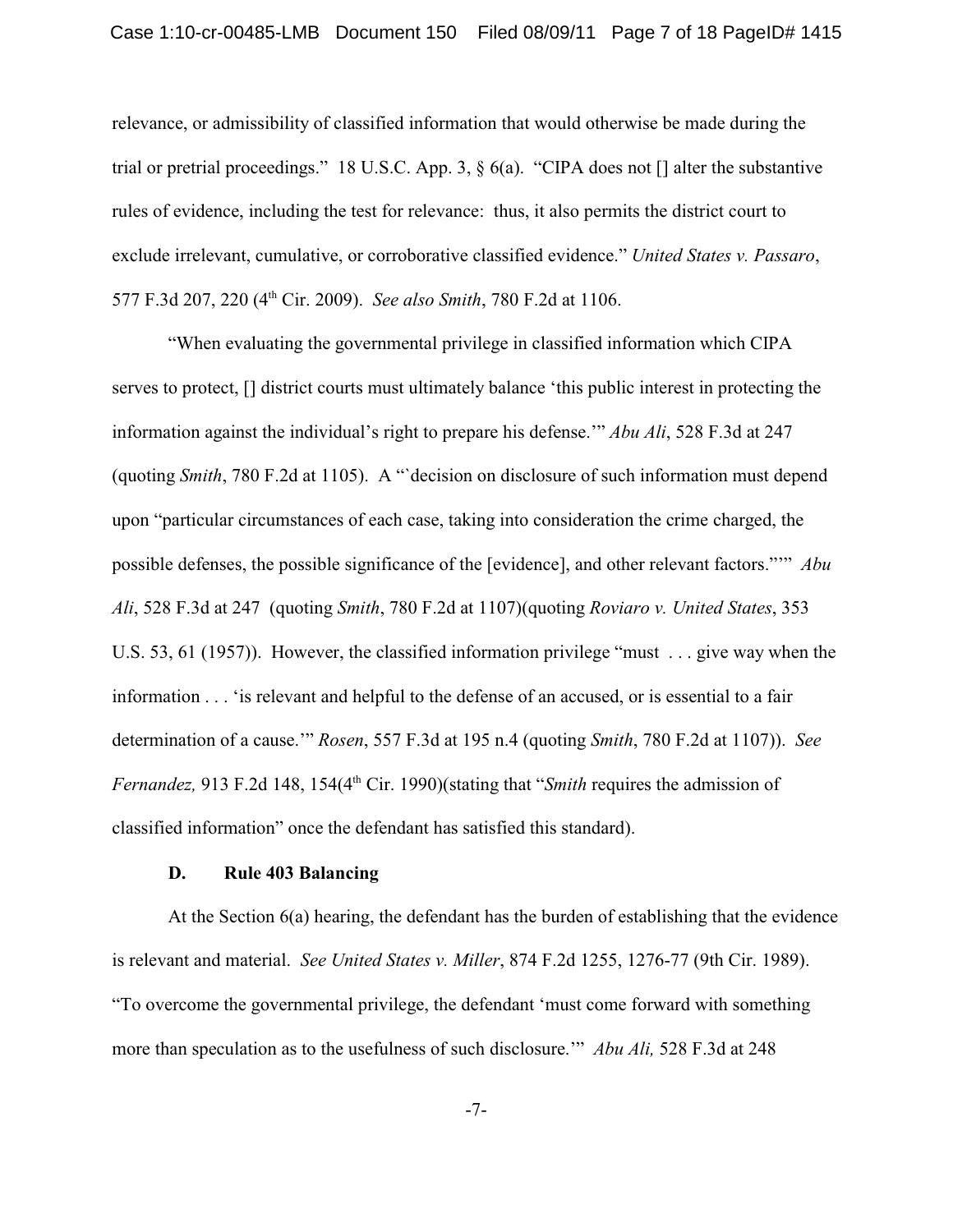(quoting *Smith*, 780 F.2d at 1107). Upon hearing the defense's proffer and the arguments of counsel, the court must determine whether or not the classified information identified by the defense is relevant under the standards of Fed. R. Evid. 401.

Relevance "means evidence having any tendency to make the existence of any fact that is of consequence to the determination of the action more probable or less probable than it would be without the evidence." Fed.R.Evid. 401. *See also United States v. Williams*, 445 F.3d 724, 736 (4<sup>th</sup> Cir. 2006) "`[R]elevance typically presents a low barrier to admissibility.'" *United States v. Basham*, 561 F.3d 302, 332 (4<sup>th</sup> Cir. 2009)(quoting *United States v. Leftenant*, 341 F.3d 338, 346 (4th Cir. 2003)). "'Thus, evidence is relevant if it is "worth consideration by the jury" or has a "plus value."'" *Basham*, 561 F.3d at 332 (internal citations omitted).

The Court's inquiry, however, does not end there as the Court still must determine whether or not the classified information is excludable under Rule 403. *Smith*, 780 F.2d at 1106) (stating that "the ordinary rules of evidence determine admissibility under CIPA."). *See also United States v. Wilson*, 750 F.2d 7, 9 (2d Cir. 1984). A district court should exclude relevant evidence when "its probative value is 'substantially outweighed' by the potential for undue prejudice, confusion, delay or redundancy." *United States v. Queen,* 132 F.3d 991, 994 (4th Cir. 1997)(quoting Fed.R.Evid. 403). *See also Old Chief v. United States*, 519 U.S. 172, 182-186 (1997)(evidence may be excluded under Rule 403 if its probative value is substantially outweighed by certain dangers, including unfair prejudice, confusion of the issues, or misleading the jury); *United States v. Aramony,* 88 F.3d 1369, 1378 (4th Cir. 1996)(internal quotation marks omitted)(stating that evidence is unfairly prejudicial and excludable under Rule 403 "when there is a genuine risk that the emotions of a jury will be excited to irrational behavior, and ... this risk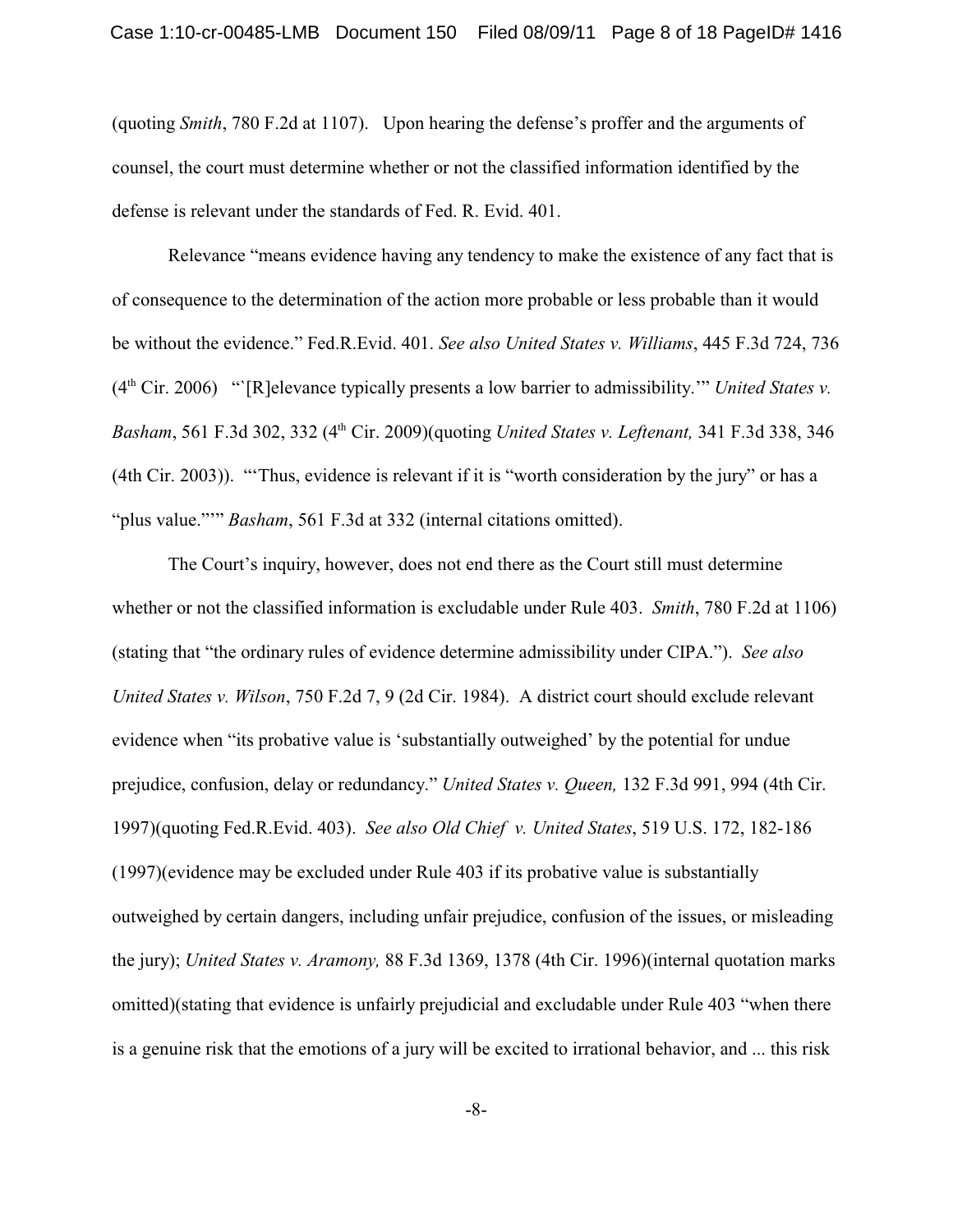is disproportionate to the probative value of the offered evidence."). *See also United States v. Mohamed*, 410 F. Supp.2d 913, 917-18 (S.D. Ca. 2005)(excluding evidence whose probative value may be substantially outweighed by the "distraction and confusion" of a fair determination of the issues for the jury or the creation of "side issues or mini trials resulting in undue prejudice, undue delay, and waste of time.").

The test is always one of *unfair* prejudice, and "'[t]he mere fact that the evidence will damage the defendant's case is not enough.'" *United States v. Benkahla*, 530 F.3d 300, 310  $(4<sup>th</sup> Cir. 2008)($ quoting *Hammoud*, 381 F.3d at 341). *See also Williams*, 445 F.3d at 730. "<sup>The</sup> evidence must be *unfairly* prejudicial, and the unfair prejudice must *substantially* outweigh the probative value of the evidence.'" *Benkahla*, 530 F.3d at 310 (quoting *Hammoud,* 381 F.3d at 341)(internal quotations omitted, emphasis in original)). *See also Williams*, 445 F.3d at 730.

"The court's determinations regarding relevance and admissibility of evidence are accorded great deference, even in the context of CIPA § 6(a), and such decisions may only be overturned 'under the most extraordinary circumstances.'" *Rosen*, 557 F.3d at 199 (quoting *Fernandez*, 913 F.2d at 155). "'The abuse of discretion standard also applies to the trial court's decision to reject a proposed substitution under [CIPA] § 6(c).'" *Rosen*, 557 F.3d at 199 (quoting *Fernandez*, 913 F.2d at 155). In order to preserve the record on appeal, at the conclusion of the hearing, the court must state in writing its determination as to each item of classified information. CIPA, 18 U.S.C. App. 3, § 6(a).

In sum, the Court "'may order disclosure only when the information is at least essential to the defense, necessary to [the] defense, and neither merely cumulative nor corroborative, nor speculative'." *Abu Ali,* 528 F.3d at 248 (quoting *Smith*, 780 F.2d at 1110). Moreover, a Section

-9-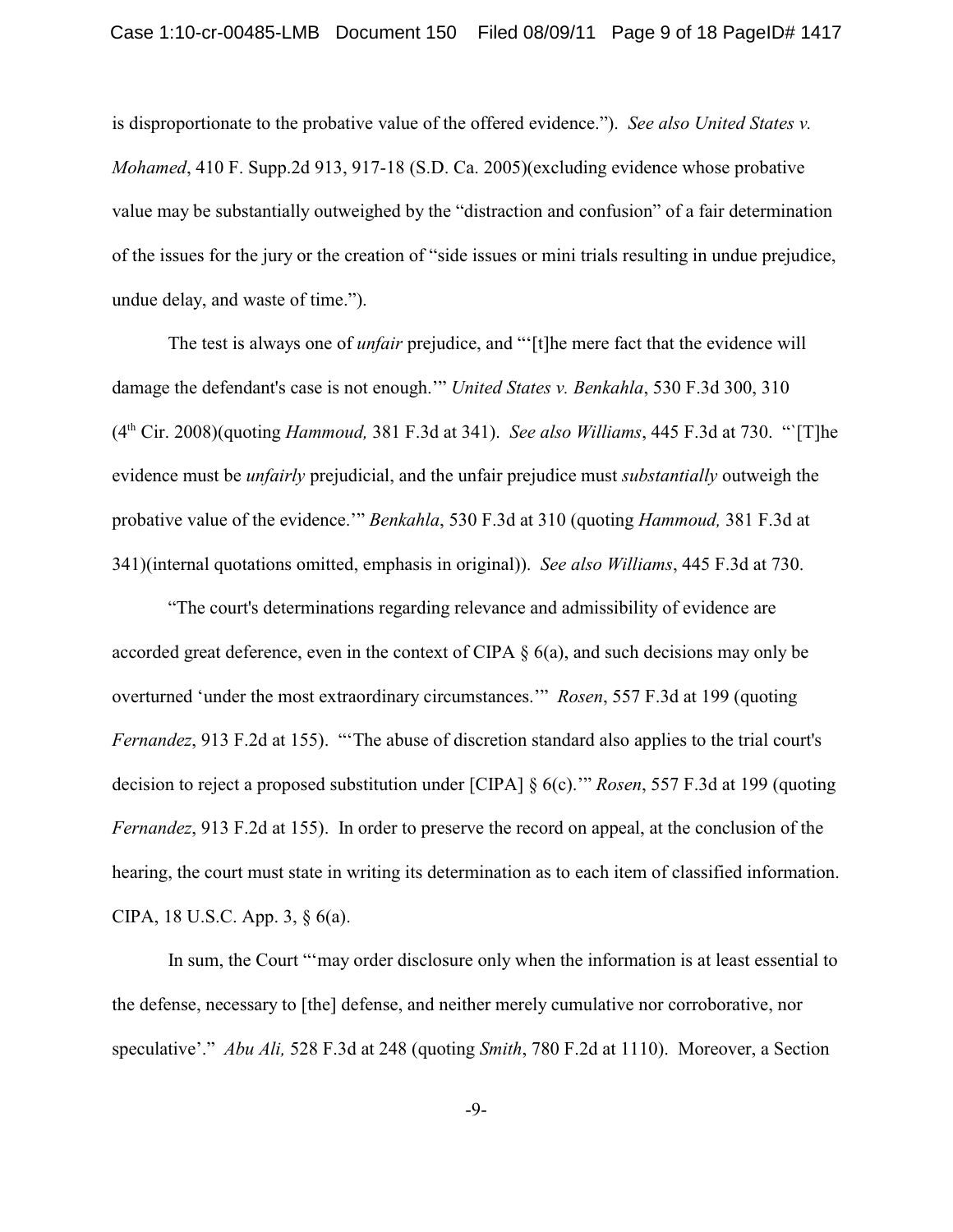6(a) "hearing must be conducted *in camera* if the government certifies 'that a public proceeding may result in the disclosure of classified information.'" *Moussaoui*, 591 F.3d at 282 n.16 (quoting 18 U.S.C.A. App. 3  $\S$  6(a)). At the conclusion of the Section 6(a) hearing, CIPA requires the court to state in writing the reasons for its determinations as to each item of classified information.

# **E. Substitutions Pursuant to Section 6(c)**

In the event that the Court rules that one or more items of classified information may be admitted, the government has the option of offering substitutions pursuant to Section 6(c) of CIPA. These include either (1) a statement admitting relevant facts that the classified information would tend to prove or (2) a summary of the classified information instead of the classified information itself. *See Rezaq*, 134 F.3d at 1142-43.

 "The government must also 'provide the defendant with notice of the classified information that is at issue.'" *Moussaoui*, 591 F.3d at 282 n.16 (quoting 18 U.S.C. App. 3, §  $6(b)(1)$ . "If the classified information has been produced to the defendant, it must be specifically identified. If it has not been made available to the defendant, it 'may be described by generic category, in such form as the court may approve.'" *Moussaoui*, 591 F.3d at 282 n.16 (quoting 18 U.S.C.A. App. 3,  $\S$  6(b)(1)). A motion for substitution shall be granted if the "statement or summary will provide the defendant with substantially the same ability to make his defense as would disclosure of the specific classified information." 18 U.S.C. App. 3, § 6(c)(1).

A Section 6(c) hearing must be conducted *in camera* at the government's request, and the government may require that the court examine *in camera* and *ex parte* 'an affidavit of the Attorney General certifying that disclosure of classified information would cause identifiable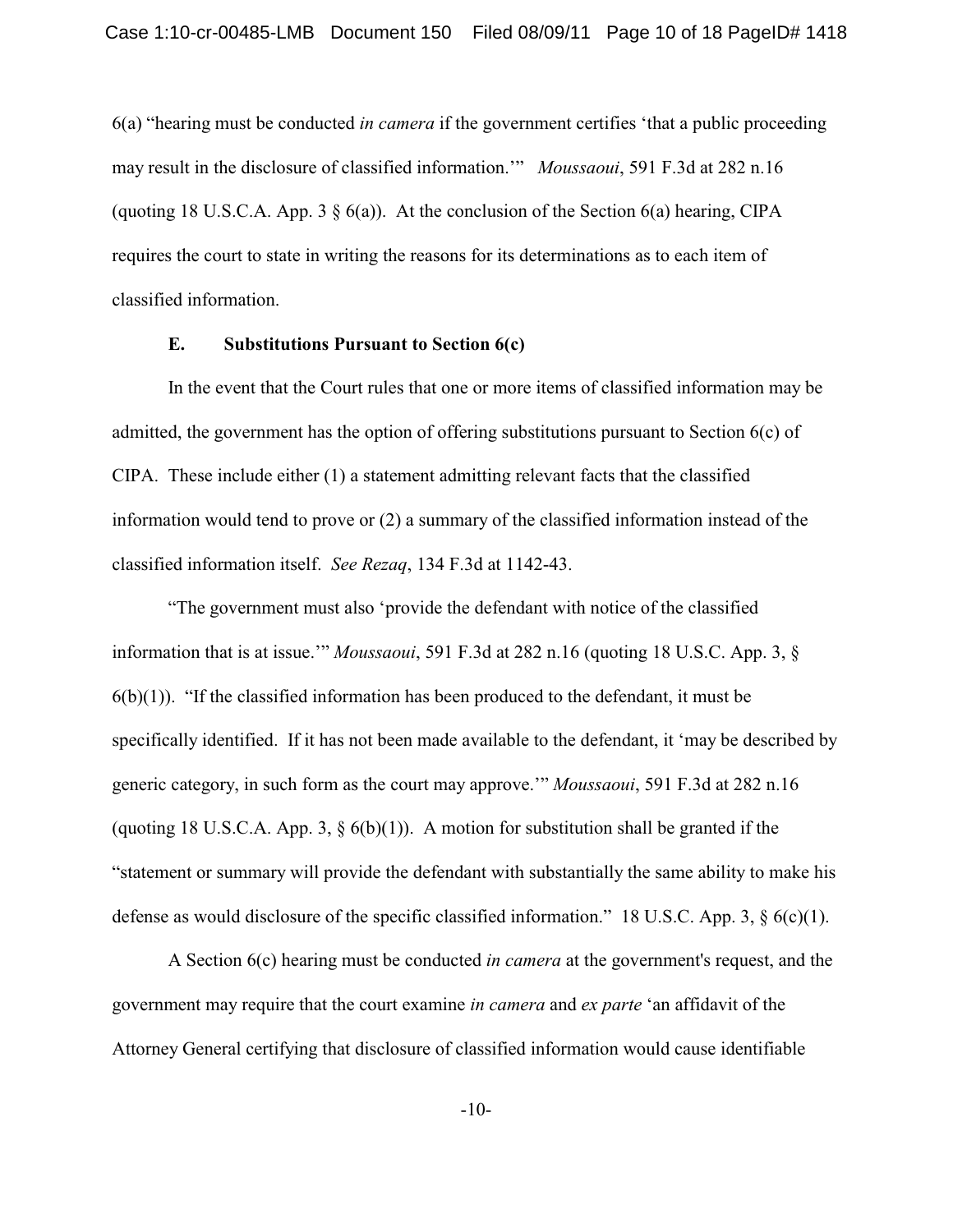damage to the national security of the United States and explaining the basis for the classification of such information.'" *Moussaoui*, 591 F.3d at 282 n.17. (quoting 18 U.S.C.A. App. 3, § 6(c)(2)). The Court may approve the substitutions provided by the government if, after conducting a detailed *in camera* comparison of the originals with the proposed substitutions, the court determines that the substitutions protect the defendant's right to a fair trial. *Abu Ali,* 528 F.3d at 253-54. *See also Rezaq,* 134 F.3d at 1142-1143.

# **II**. **Matters to be Discussed at the Hearing on August 30, 2011**

This motion seeks an order permitting the Government to redact, and in many cases redact and substitute (or stipulate to), classified information contained within the government's potential trial exhibits and any classified documents that the defense seeks to introduce into evidence. This motion also seeks an order prohibiting the parties from introducing, eliciting, releasing, or otherwise publicly commenting upon or referencing at any public proceeding information that would tend to reveal any of the redacted (or substituted) information (unless by reference to the proposed substitutions or stipulations). Finally, this motion seeks an order pertaining to the covert affiliations, personal security, and count-intelligence concerns of certain trial witnesses.

### **A. Redactions to Proposed Government Exhibits**

The government seeks to admit, in its case-in-chief, a number of exhibits that contain classified information. These exhibits are relevant to all of the charges in the Indictment. Some of the classified information has been excised or redacted from the original documents to prevent official public disclosure in this trial in the interest of national security. *See e.g*. *CIA v. Sims*, 471 U.S. 159, 175 (1985)(discussing the government's "'compelling interest in protecting both the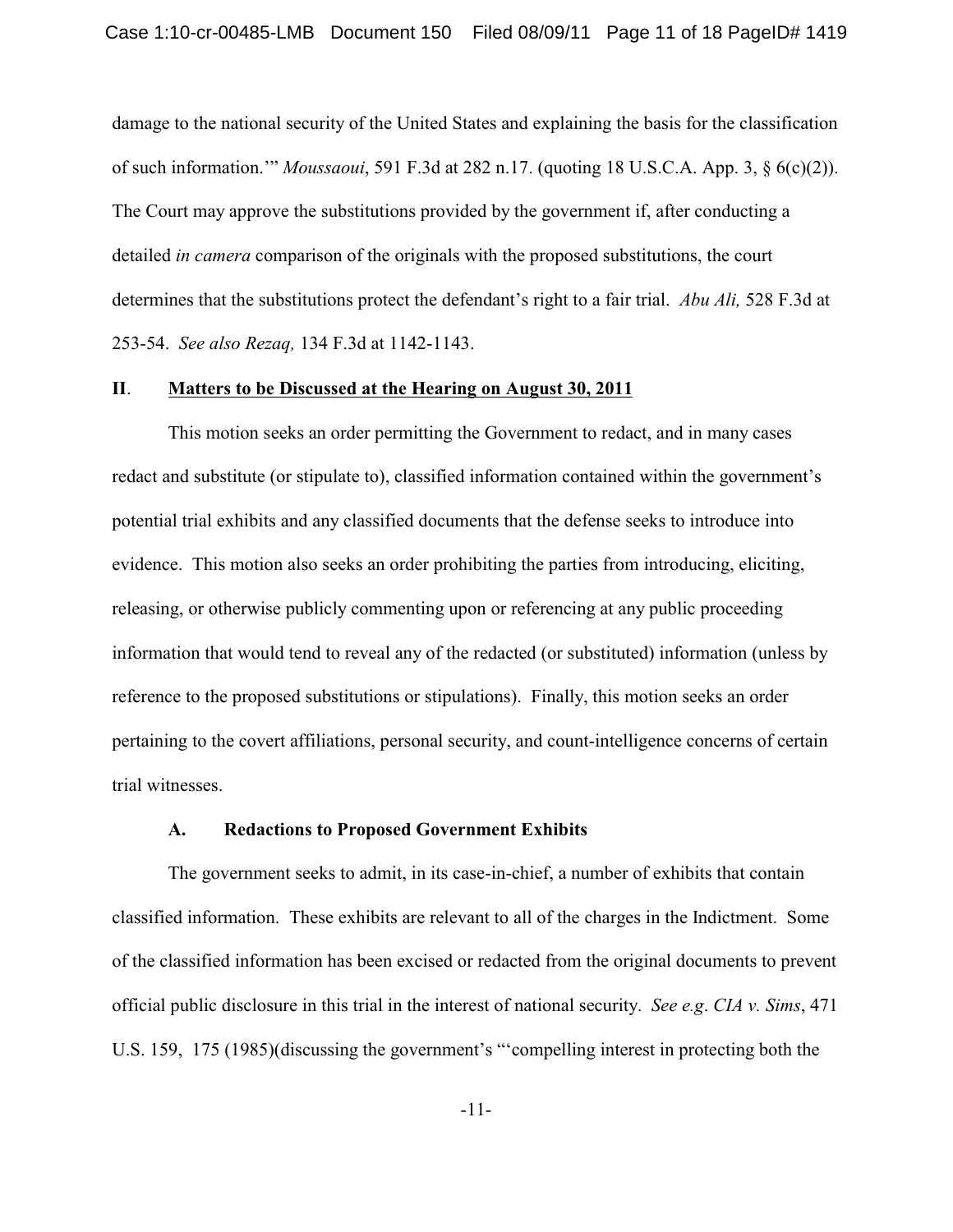secrecy of information to our national security and the appearance of confidentiality so essential to the effective operation of our foreign intelligence service.'"); *Larson v. Department of State*, 565 F.3d 857, 864 (D.C. Cir. 2009) (stating that "minor details of intelligence information may reveal more information than their apparent insignificance suggests because, "'much like a piece of jigsaw puzzle, [each detail] may aid in piecing together other bits of information even when the individual piece is not of obvious importance in itself.' . . . The CIA has the right to assume that foreign intelligence agencies are zealous ferrets.")(quotations omitted).

The government does not believe that any of the excised information is helpful to the defense in any way, nor would it be considered exculpatory. The redactions that have been made include, but are not limited to, the following: (1) classified cable routing and distribution information; (2) still classified details of Classified Program No. 1; and (3) information relating to unrelated and still classified intelligence sources, methods and activities (e.g. operational tradecraft). The basis for these redactions has been set forth in the sealed declaration of Elizabeth Anne Culver ("the Culver Declaration.").<sup>2</sup>

Copies of these exhibits in a less-redacted form have already been made available to defense though discovery. As envisioned by Section 6(a) of CIPA, the Court will hear the

<sup>&</sup>lt;sup>2</sup>The government anticipates filing this Declaration on Friday, August 12, 2011. The reason for filing the Declaration on Friday is that the government and the CIA have been working diligently to finalize the proposed redactions and substitutions in the classified documents. The government intends to produce the redacted and substituted versions of those classified documents (as they exist as of August 9, 2011) to the defense, under seal and classified pending final review, but believes that several additional days of consultation with the CIA are necessary prior to filing the final versions. The government will produce any revised versions of the classified documents along with the Declaration on Friday. The government does not currently anticipate adding any new redactions to the versions of the documents provided to the defense on August 9, 2011.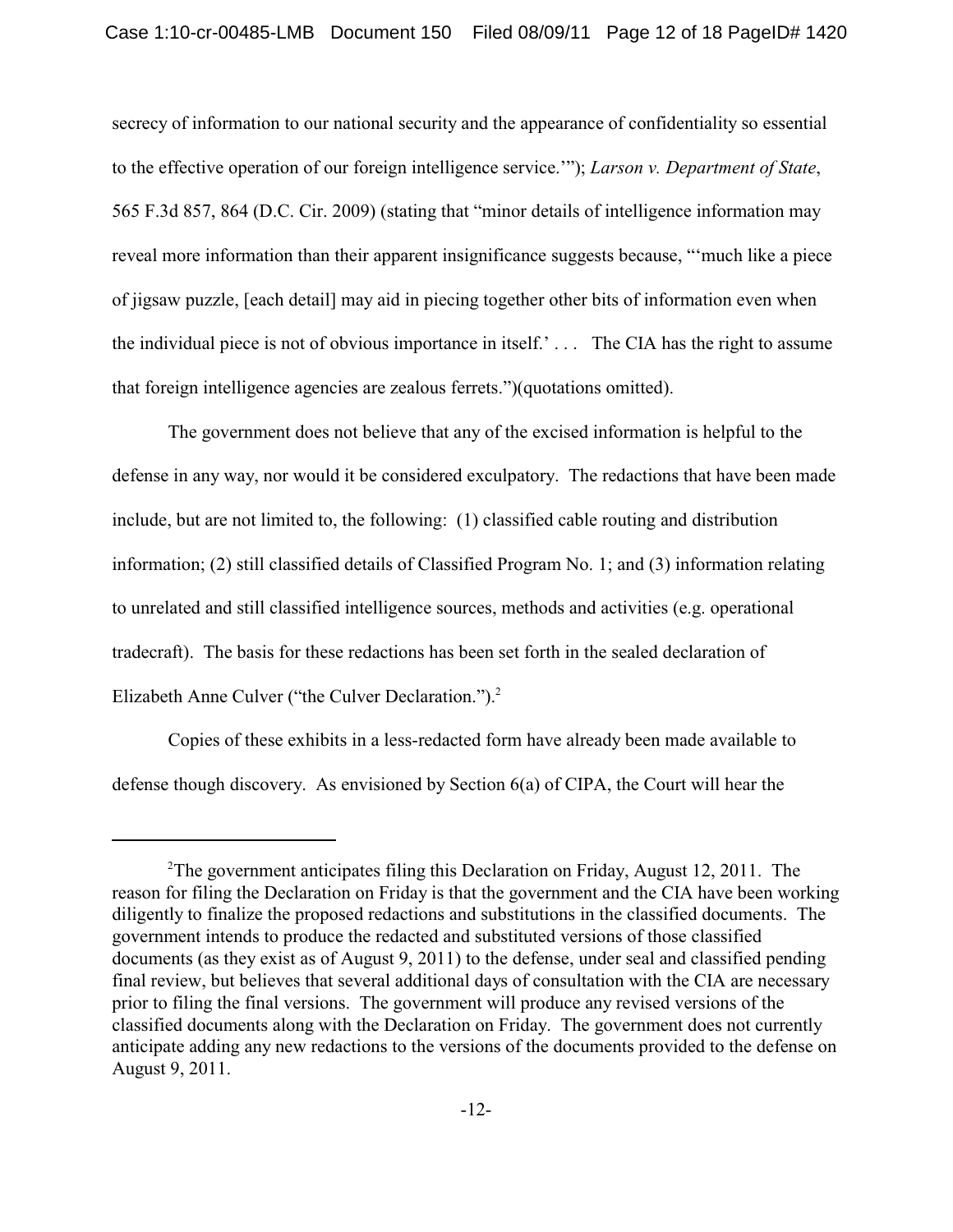proffer of the government and arguments of counsel, and then rule whether the classified documents are admissible and whether or not the Court will admit them in their redacted and/or substituted state, provided the proper foundation is laid at trial. The Government will provide copies of the original documents, the discovery versions, and the proposed redacted and/or substituted trial exhibits to the Court, and the proposed, redacted and/or substituted trial exhibits to the defense on August 10, 2011 in anticipation of the hearing on August 30, 2011.

# **B. Substitutions for Certain Classified Information**

The government also will seek to use unclassified substitutions in lieu of certain classified information that may appear within the proposed trial exhibits. The government believes that the substitutions will provide the defendant with substantially the same ability to make his defense as would disclosure of the specific classified information. Section 6(c) of CIPA directs that the court grant such motion of the government if, after a hearing, it finds that the defendant's ability to make his case is not prejudiced.

The substitutions largely have been made to: (1) certain covert facilities; (2) the names of CIA officers; (3) certain operational cable routing and distribution information; (4) cryptonyms and pseudonyms; and (5) information relating to classified intelligence sources, methods and activities. These basis for these substitutions has been set forth in the sealed Culver Declaration.

### **C. Stipulations**

At this time, the government will be requesting one stipulation. The stipulation relates to a particular phrase that appears on Cables 1 through 43. In lieu of that phrase appearing on Cables 1 through 43, the government will move for the following stipulation:

A particular, typed phrase appeared on Exhibits through (also

-13-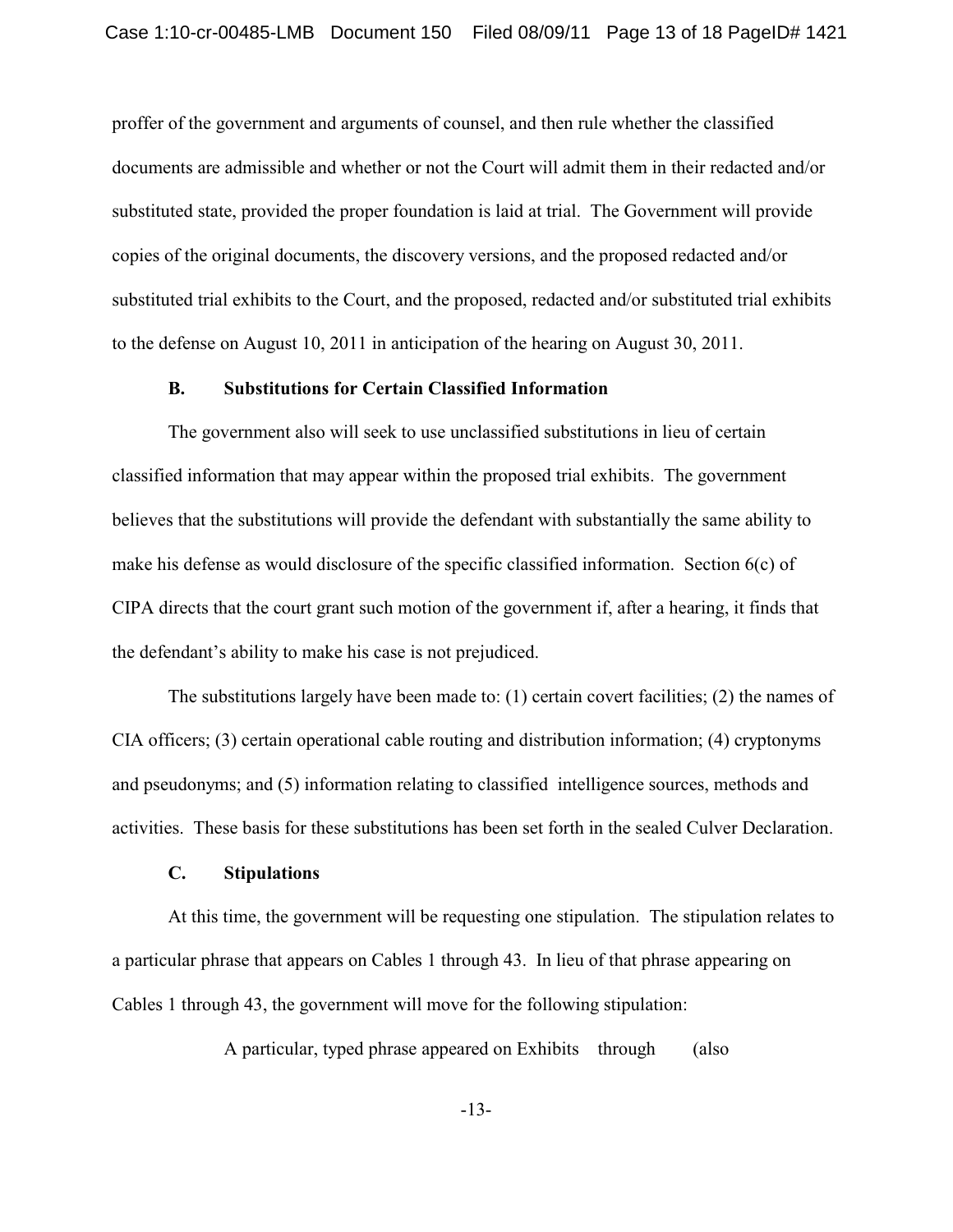known as Cables 1 through 43) at the time of creation and thereafter upon subsequent viewing. This phrase identified for the viewer or reader that Exhibits through were subject to enhanced internal access controls within the CIA.

The basis for these redactions has been set forth in the sealed Culver Declaration.

The government reserves the right to propose additional stipulations as deemed necessary

depending upon any defense objections to the government's proposed trial exhibits or additional

information that the government learns about the defense theories of the case.

# **D. Use of "Silent Witness Rule" at Trial**

As previously mentioned, Section 8(a) of CIPA allows writings containing classified

information to be admitted into evidence without change in their classification status. In order to

facilitate the introduction into evidence of certain information contained in the government's

proposed exhibits, the government may move the court to allow the admission of certain

evidence pursuant to the "silent witness rule." Under the "silent witness rule,"

the witness would not disclose the information from the classified document in open court. Instead, the witness would have a copy of the classified document before him. The court, counsel and the jury would also have copies of the classified document. The witness would refer to specific places in the document in response to questioning. The jury would then refer to the particular part of the document as the witness answered. By this method, the classified information would not be made public at trial but the defense would be able to present that classified information to the jury.

*United States v. Zettl, 835 F. 2d 1059, 1063 (4<sup>th</sup> Cir. 1987). <i>See Abu Ali, 528 F.3d at 250, 255* n.22 (noting district court permitted use of silent witness rule at trial, but expressing no opinion regarding its use on appeal). *See also United States v. Ford*, Criminal No. 05-0235-PJM (using silent witness rule at trial).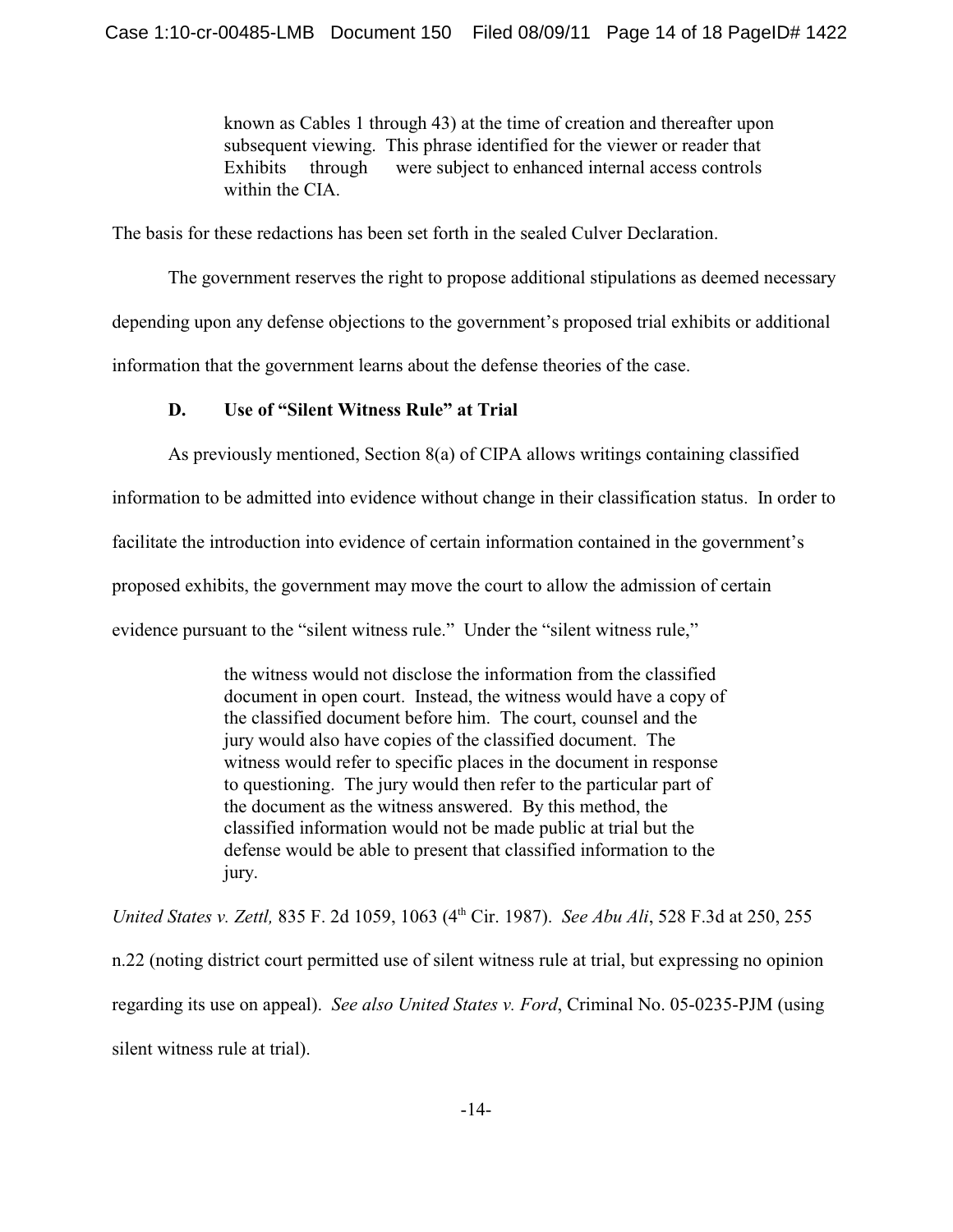At this point, if needed, the government anticipates that it will only seek to use the "silent witness rule" for only a few, if any, documents at trial. The government anticipates that the direct examination on the documents would not be more than twenty minutes, and presumably the cross-examination would be of equal length. Alternatively, the government would propose closing the courtroom for the limited time necessary to conduct direct examination and crossexamination on the document, and then publicly releasing the transcripts of that testimony after a classification review had been performed. By way of example, this technique has been statutorily approved by Congress in criminal trade secrets cases. *See United States v. Aleynikov*, 2010 WL 5158125 (S.D.N.Y. 2010). If the defendant objects to this procedure, the government is prepared to brief the issue.

# **E. Use of Security Procedures at Trial**

The government intends to call several current, covert CIA officers and several former covert CIA officers who worked on Classified Program No. 1 as well as a number of current and former overt CIA employees. In light of national security, counter-intelligence, and personal safety concerns, the government asks that some of those witnesses be referred to throughout the public proceedings by the initial of their true last name (e.g. Mr. D. for John Doe), and that a screen be used to prevent the identities of several of those current or former officers from being revealed to the public.

The government also anticipates making this request for any CIA human assets, including, but not limited to Human Asset No. 1, who may appear at trial. (The government may also seek the court's permission for additional security measures for any human assets who may testify at trial). Naturally, the government also seeks to preclude any trial testimony that would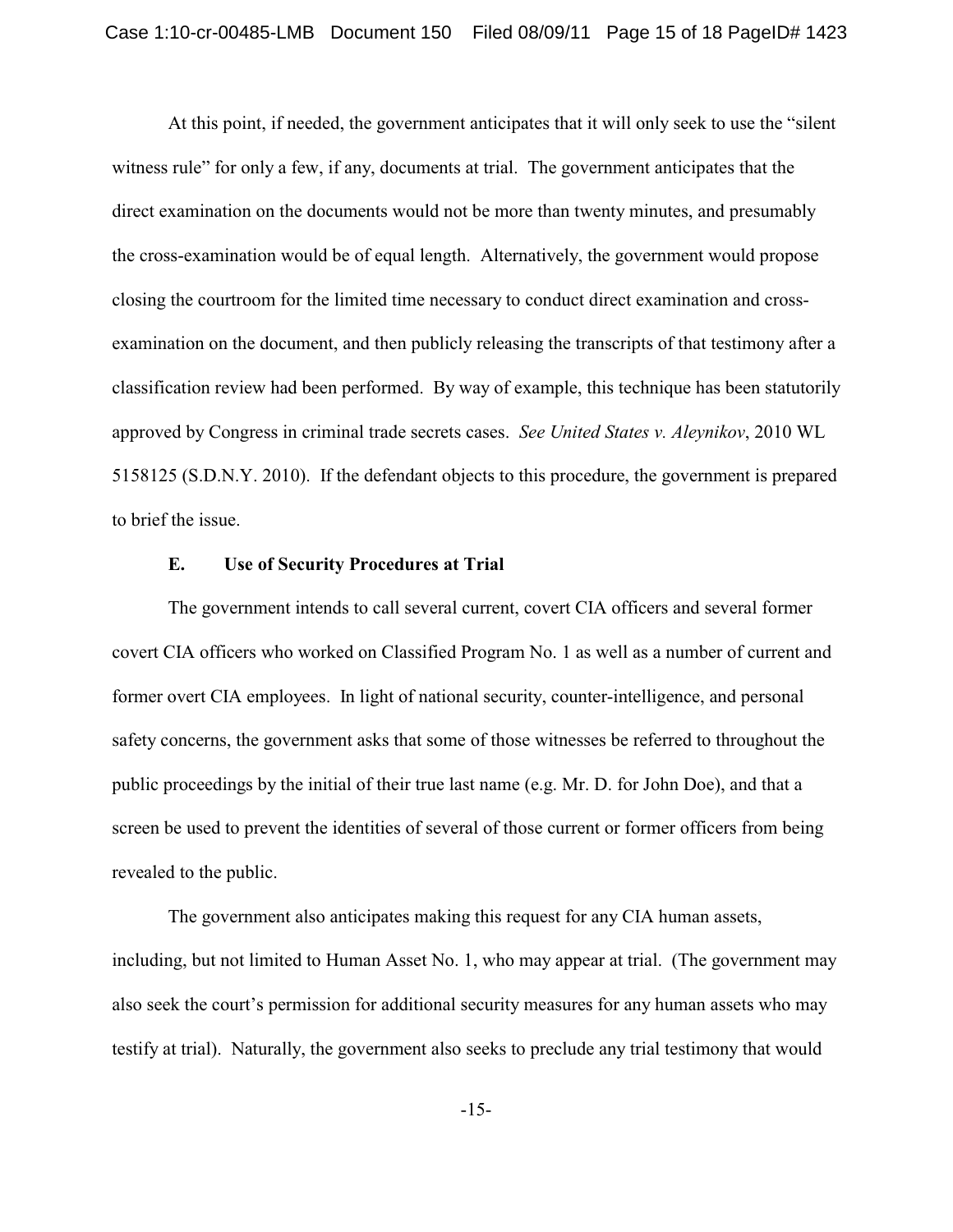reveal the true identities of these officers or assets. Finally, the government seeks the Court's permission for these particular officers and assets to enter and exit the courtroom out of view of the public. These reasons for these requests are set forth in the sealed Culver Declaration.

# **III. Conclusion**

Based upon the foregoing, the government requests that the Court enter an order permitting the government to redact, and in many cases redact and substitute (or stipulate to) classified information contained within the government's proposed trial exhibits and any classified documents that the defense seeks to introduce into evidence; prohibiting the parties from introducing, eliciting, releasing, or otherwise publicly commenting upon or referencing at any public proceeding information that would tend to reveal any of the redacted information (unless by reference to the proposed substitutions or stipulations); and protecting from public disclosure the identities of certain trial witnesses.

Respectfully submitted this 9th day of August, 2011.

Respectfully submitted,

Lanny A. Breuer Assistant Attorney General Criminal Division U.S. Department of Justice

Neil H. MacBride United States Attorney Eastern District of Virginia

William M. Welch II Senior Litigation Counsel U.S. Department of Justice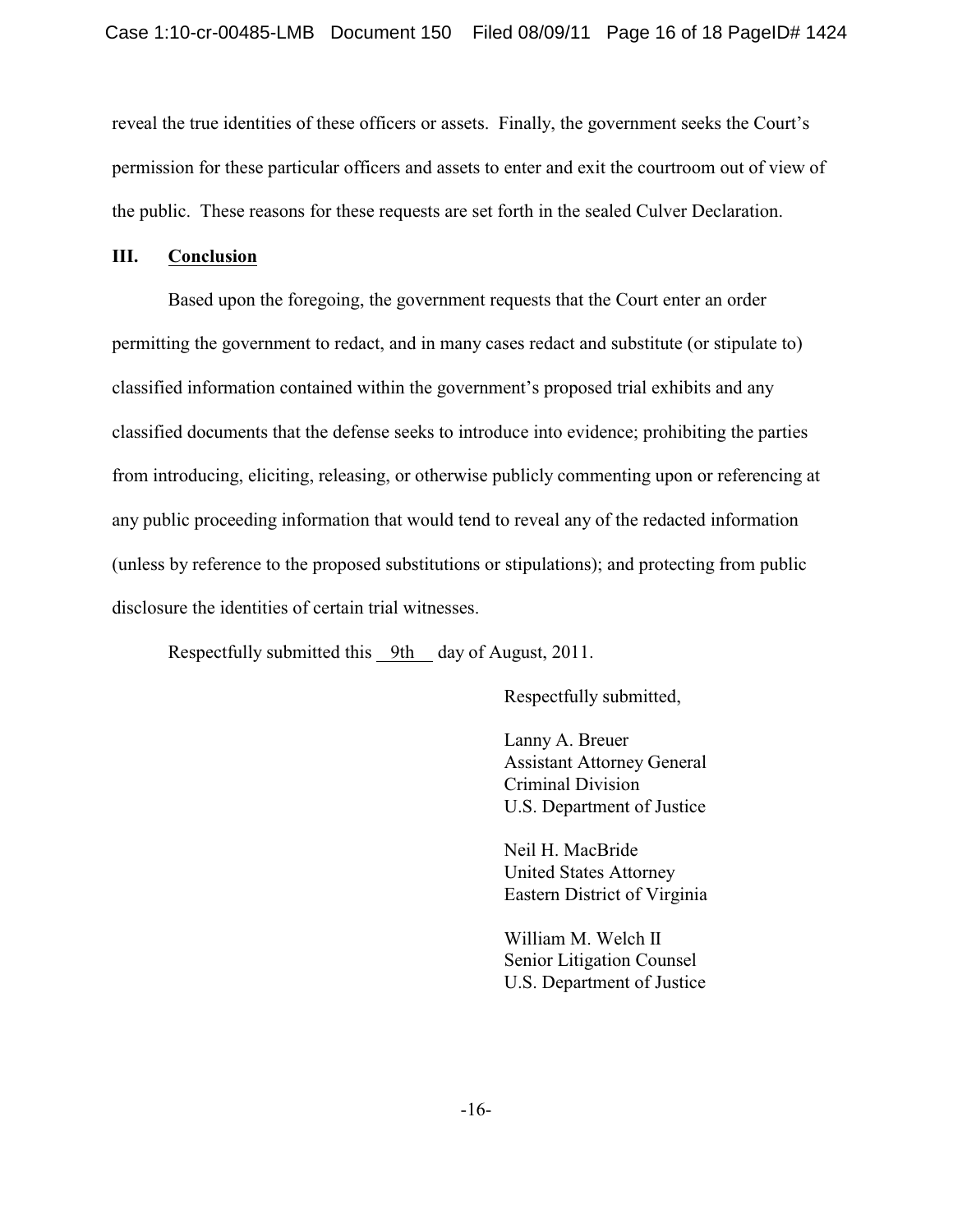Timothy J. Kelly Trial Attorney U.S. Department of Justice

James L. Trump Senior Litigation Counsel United States Attorney's Office

By:  $/s/$ 

William M. Welch II Attorney for the United States United States Attorney's Office Justin W. Williams U.S. Attorney's Building 2100 Jamieson Avenue Alexandria, Virginia 22314 Phone: (703) 299-3700 Fax: (703) 299-3981 Email: Timothy.Kelly@usdoj.gov